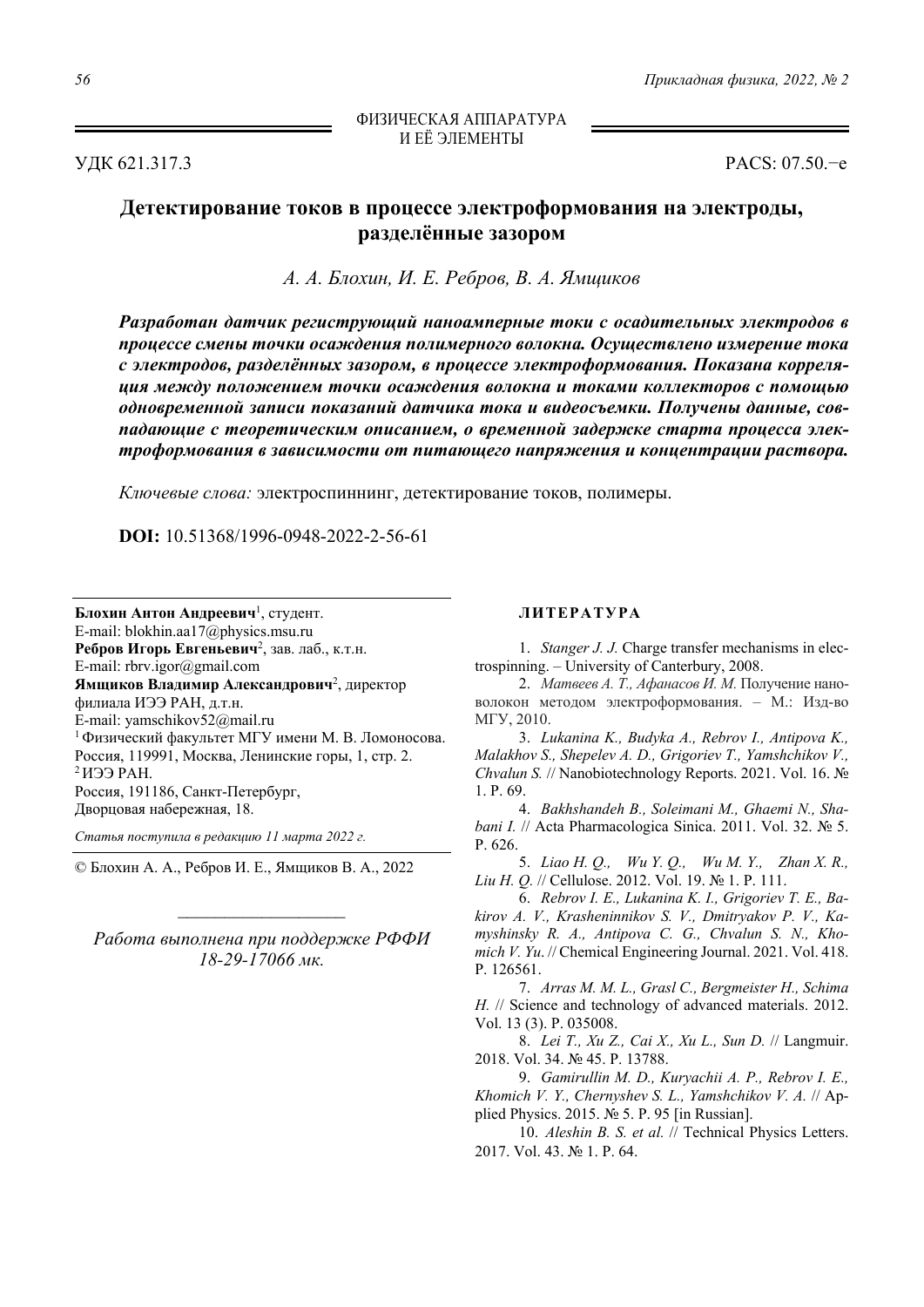11. *Khomich V. Y. et al.* High voltage IGBT switch with capability of pulse width control //International Symposium on Power Electronics Power Electronics, Electrical Drives, Automation and Motion. IEEE, 2012. С. 1512-1514.

12. *Мошкунов С. И., Хомич В. Ю.* Генераторы высоковольтных импульсов на основе составных твердотельных коммутаторов. – М.: Издательская фирма «Физико-математическая литература», 2018.

13. *Иванов Е. В., Мошкунов С. И., Хомич В. Ю.* // Прикладная физика. 2006. № 2. С. 122.

14. *Collins G. et al.* // Journal of Applied Physics. 2012. Vol. 111. № 4. P. 044701.

15. *Kalayci V. E. et al.* // Polymer. 2005. Vol. 46. № 18. P. 7191.

16. *Lukas D., Sarkar A., Pokorny P.* // Journal of Applied Physics. 2008. Vol. 103. P. 084309.

PACS: 07.50.Ek

## **Detection of currents during electrospinning on two collector systems with a gap**

A. A. Blokhin<sup>1</sup>, I. E. Rebrov<sup>2</sup>, and V. A. Yamshchikov<sup>2</sup>

<sup>1</sup> Department of Physics, Moscow State University 1 – 2 Leninskie gory, Moscow, 111991, Russia

<sup>2</sup> Institute for Electrophysics and Electric Power of the Russian Academy of Sciences 18 Dvortsovaya naberezhnaya, St. Petersburg, 191186, Russia E-mail: blokhin.aa17@physics.msu.ru

*Received March 11, 2022* 

*A sensor has been developed that registers nanoampere currents from collecting electrodes in the process of changing the point of deposition of a polymer fiber. The current was measured on a system of two collectors separated by a gap, the correlation between the position of the fiber deposition point and the collector currents was shown by simultaneously recording the readings of the current sensor and video recording. Data were obtained, which coincide with the theoretical description of the process, on the time delay in the start of the electrospinning process depending on the supply voltage and solution concentration.* 

*Keywords:* electrospinning, current detection, polymers.

**DOI:** 10.51368/1996-0948-2022-2-56-61

## **REFERENCES**

1. J. J. Stanger, *Charge transfer mechanisms in electrospinning* (University of Canterbury, 2008).

2. A. T. Matveev and I. M. Afanasov, *Obtaining nanofibers by electrospinning* (Publishing House of Moscow State University, 2010).

3. K. Lukanina, A. Budyka, I. Rebrov, K. Antipova, S. Malakhov, A. D. Shepelev, T. Grigoriev, V. Yamshchikov, and S. Chvalun, Nanobiotechnology Reports **16** (1), 69 (2021).

4. B. Bakhshandeh, M. Soleimani, N. Ghaemi, and I. Shabani, Acta Pharmacologica Sinica **32** (5), 626 (2011).

5. H. Q. Liao, Y. Q. Wu, M. Y. Wu, X. R. Zhan, and H. Q. Liu, Cellulose **19** (1), 111 (2012).

6. I. E. Rebrov, K. I. Lukanina, T. E. Grigoriev, A. V. Bakirov, S. V. Krasheninnikov, P. V. Dmitryakov, R. A. Kamyshinsky, C. G. Antipova, S. N. Chvalun, and V. Yu. Khomich, Chemical Engineering Journal **418**, 126561 (2021). 7. M. M. L. Arras, C. Grasl, H. Bergmeister, and H. Schima, Science and technology of advanced materials **13** (3), 035008 (2012).

8. T. Lei, Z. Xu, X. Cai, L. Xu, and D. Sun, Langmuir **34** (45), 13788 (2018).